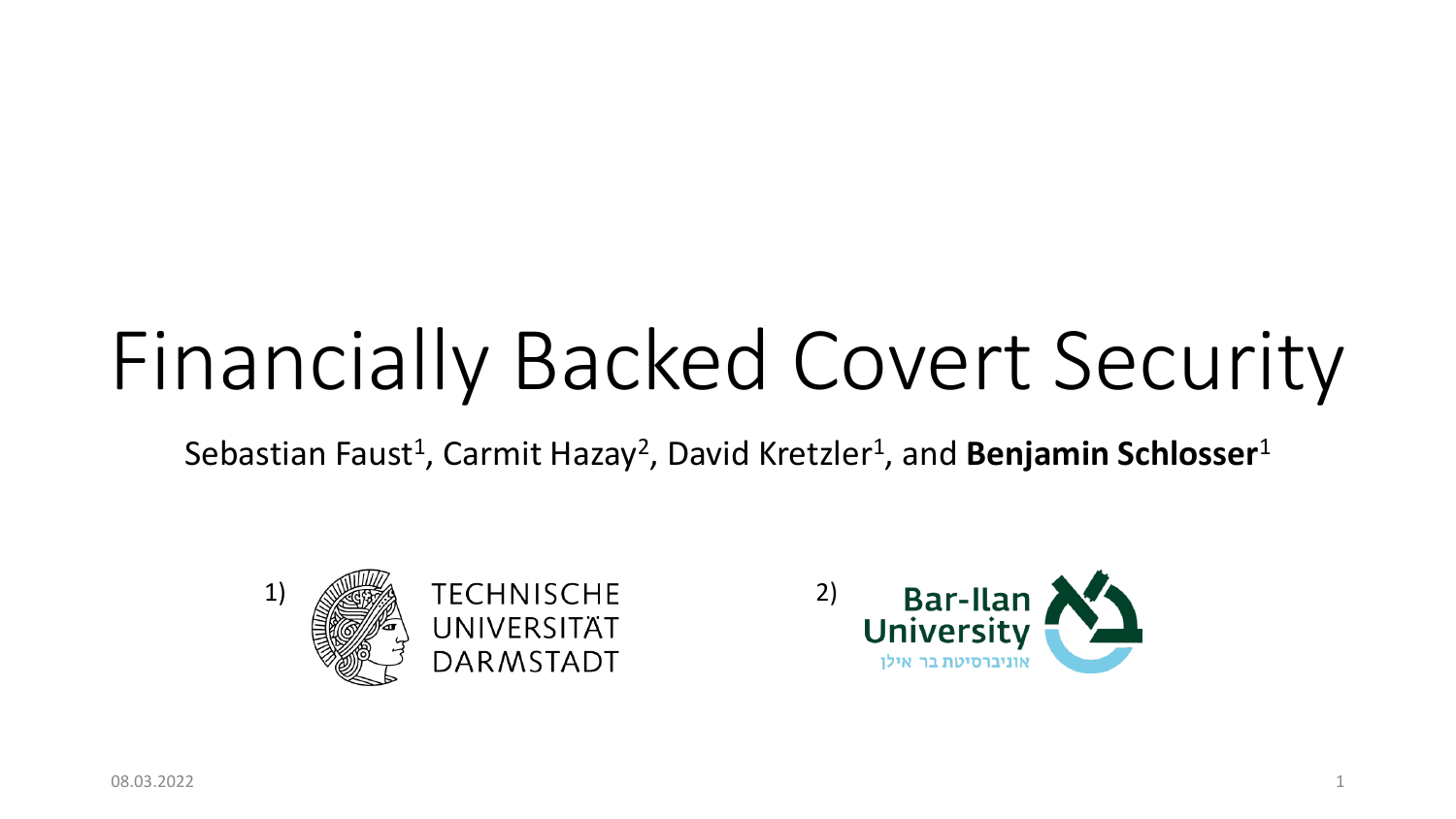## Multi-Party Computation



• security guarantees: correctness & privacy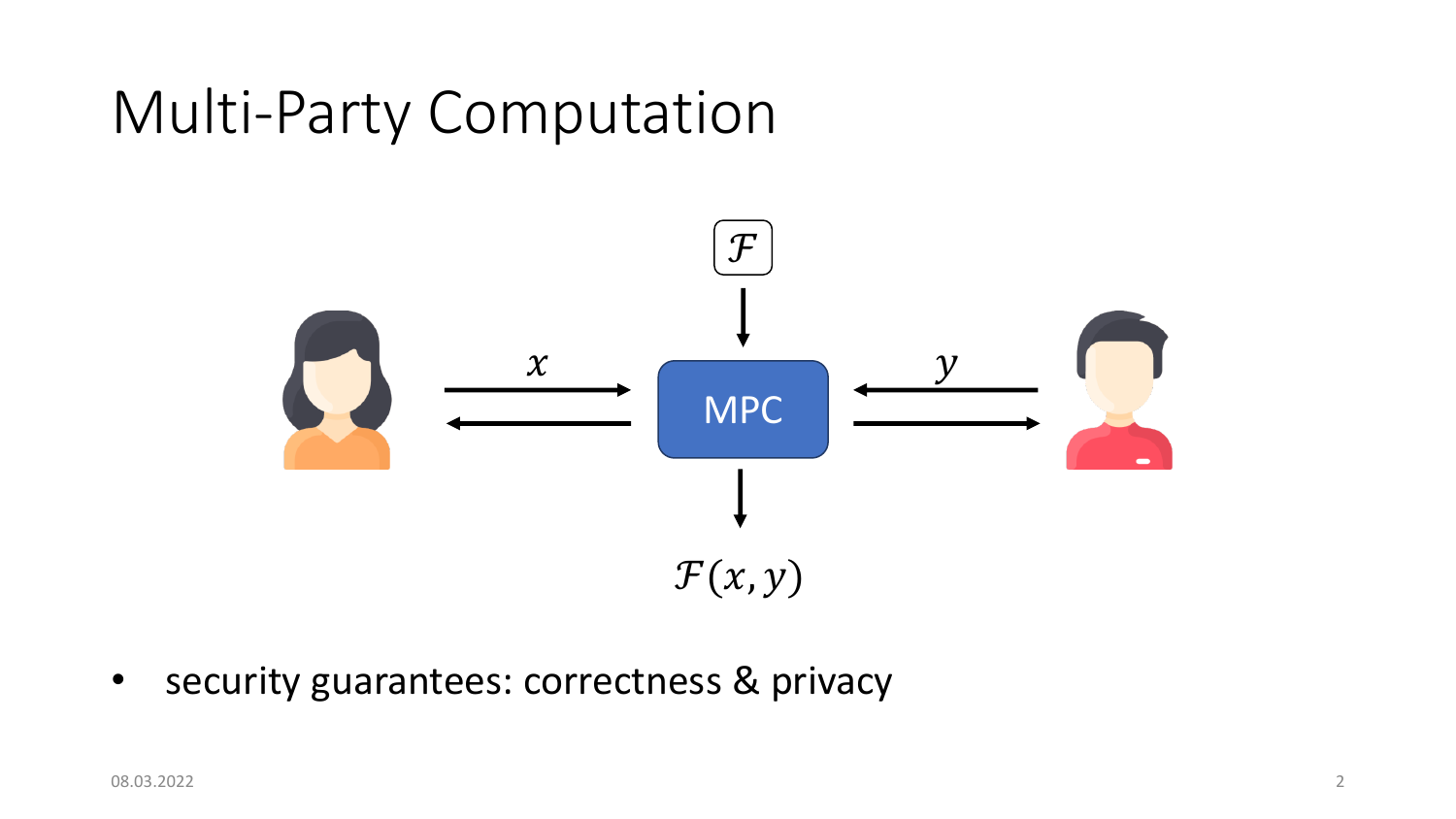## Adversary Models

Semi-honest adversary:

• follows protocol description

Covert adversary [AL07]:

• willing to cheat only if they are not caught

Malicious adversary:

• behaves arbitrarily

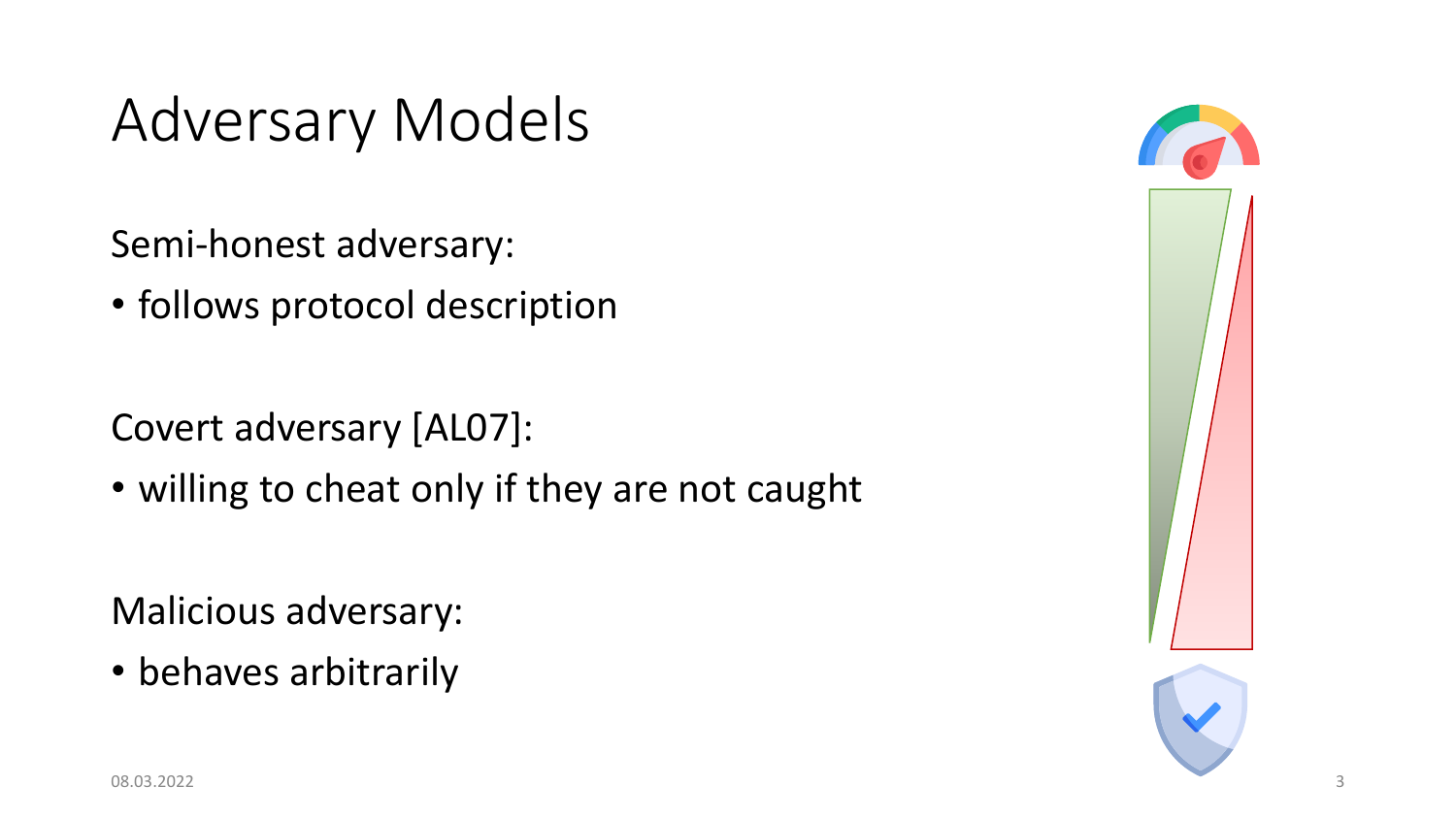## Covert Security

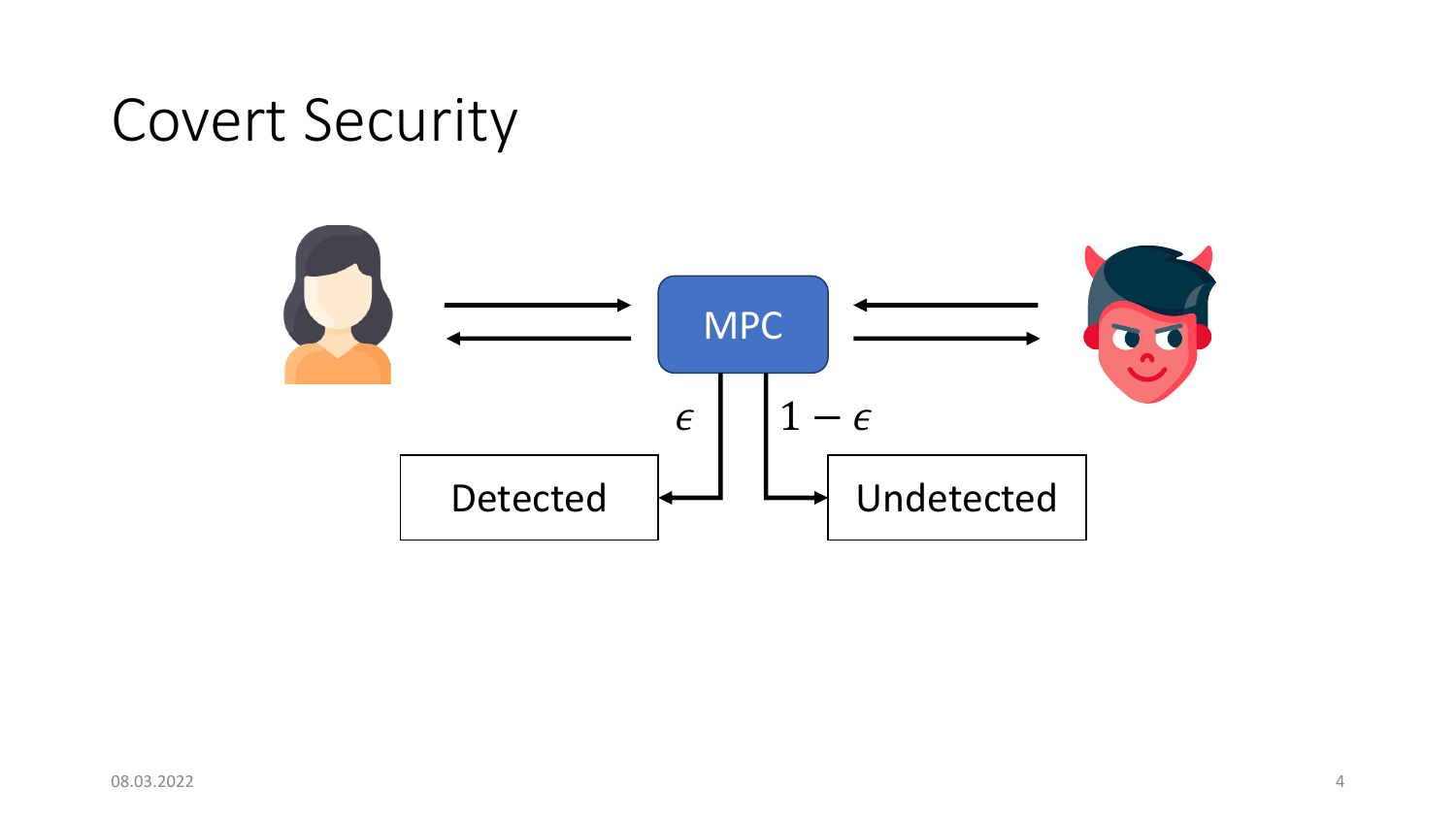## Publicly Verifiable Covert Security (PVC) [AO12]

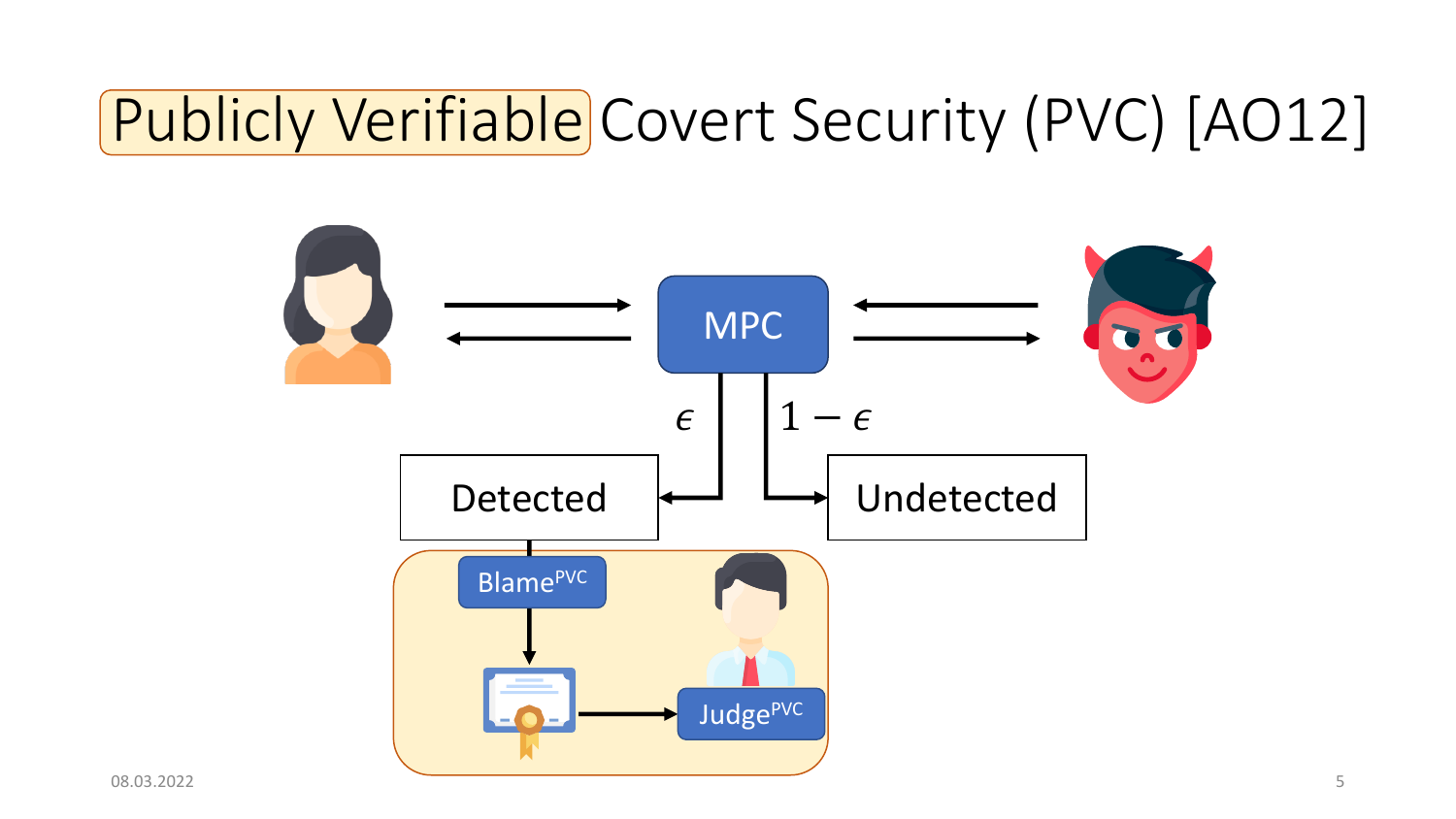## Shortcomings of PVC

### **Intention of PVC:**

• increase deterrent effect if every party can verify misbehavior

### **Problem:**

• party can hide behind digital identity in Internet-like settings (e.g. IP addresses)

### **Our goal:**

• add financial punishment if cheating was detected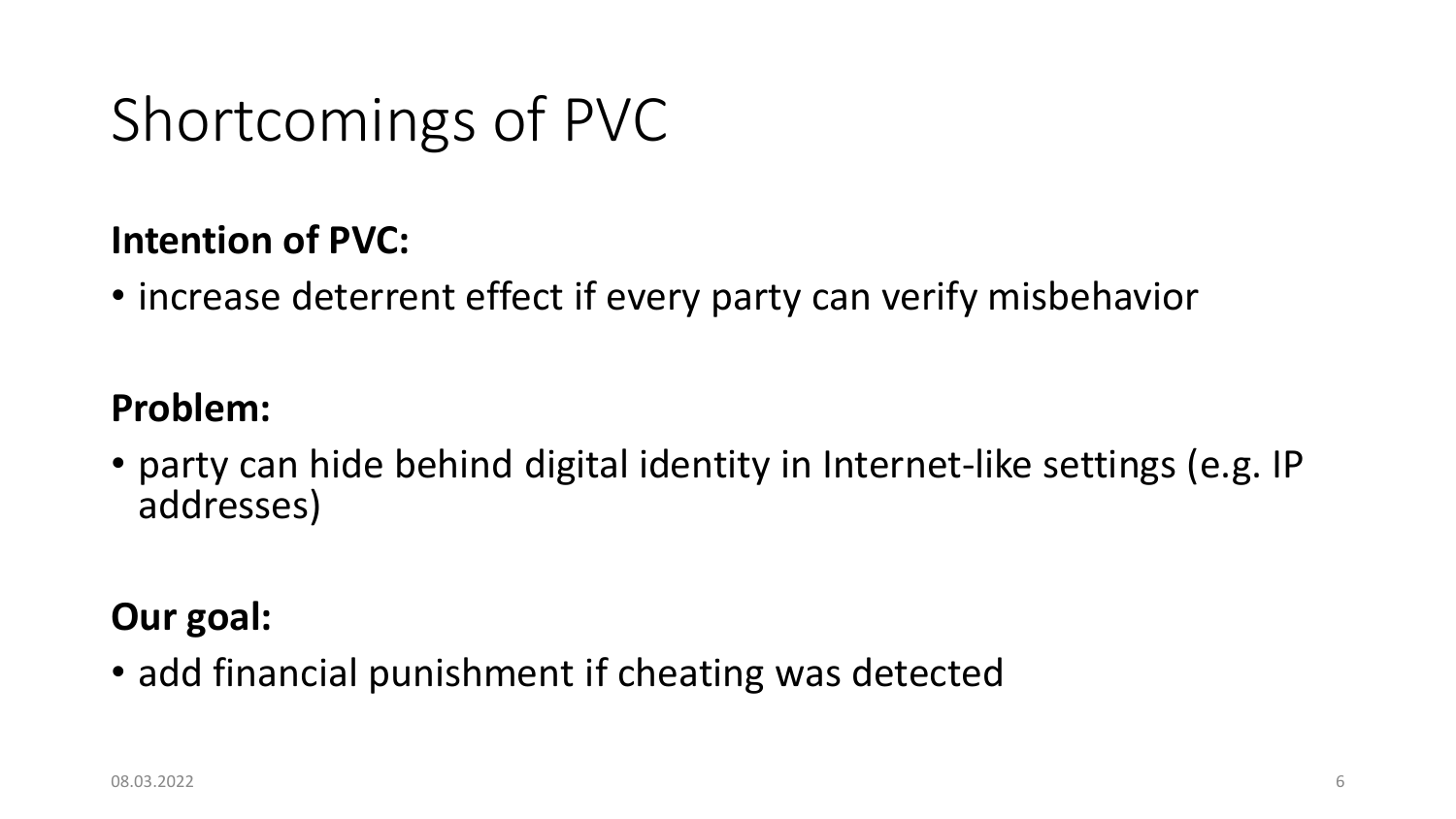## Contribution

- **1. Definition**
- new notion financially backed covert security (FBC)

### **2. Constructions of FBC protocols**

- FBC protocols for three classes of protocols
- efficient verification of misbehavior

### **3. Evaluation**

• benchmarking our constructions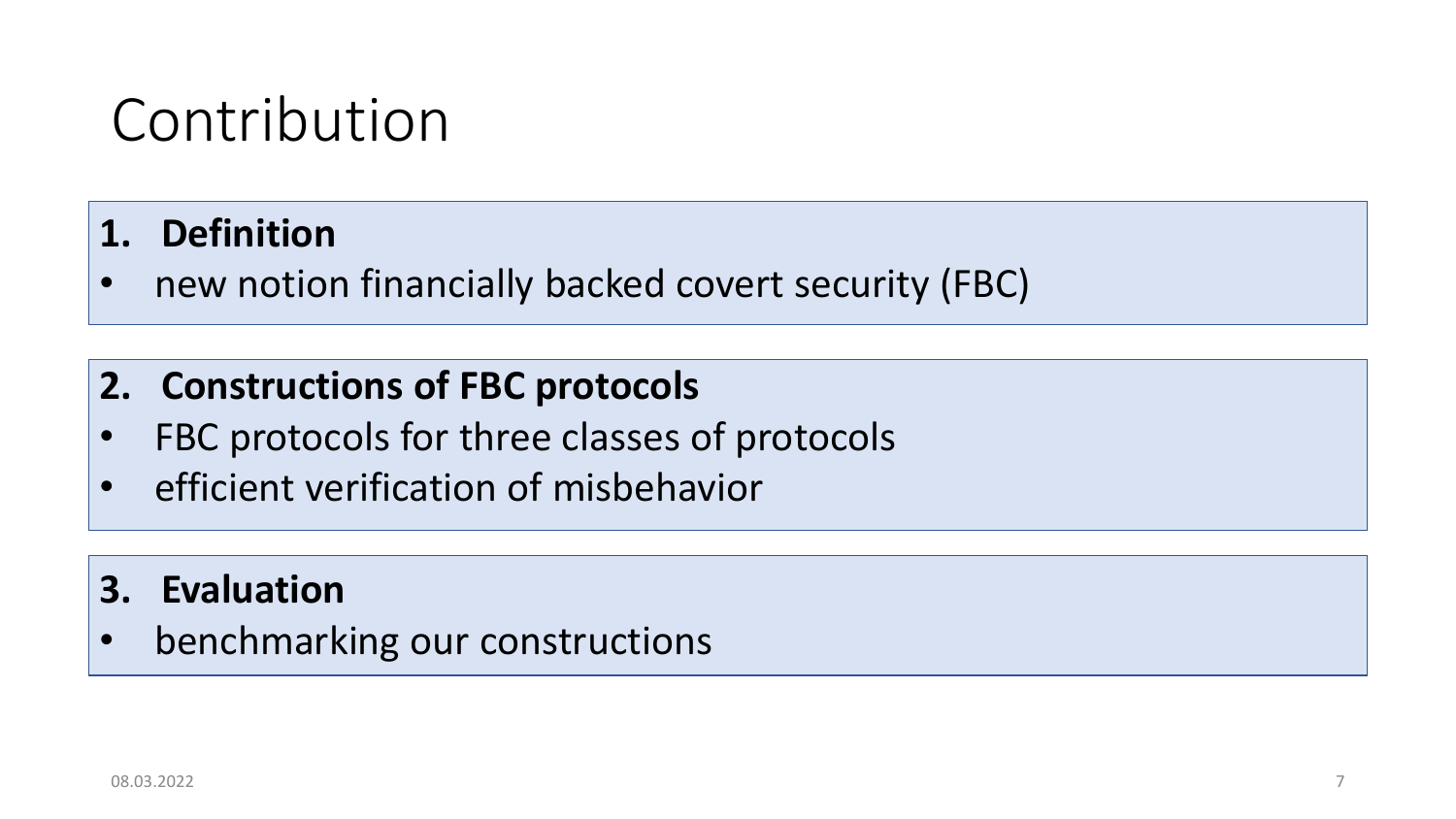### Financially Backed Covert Security

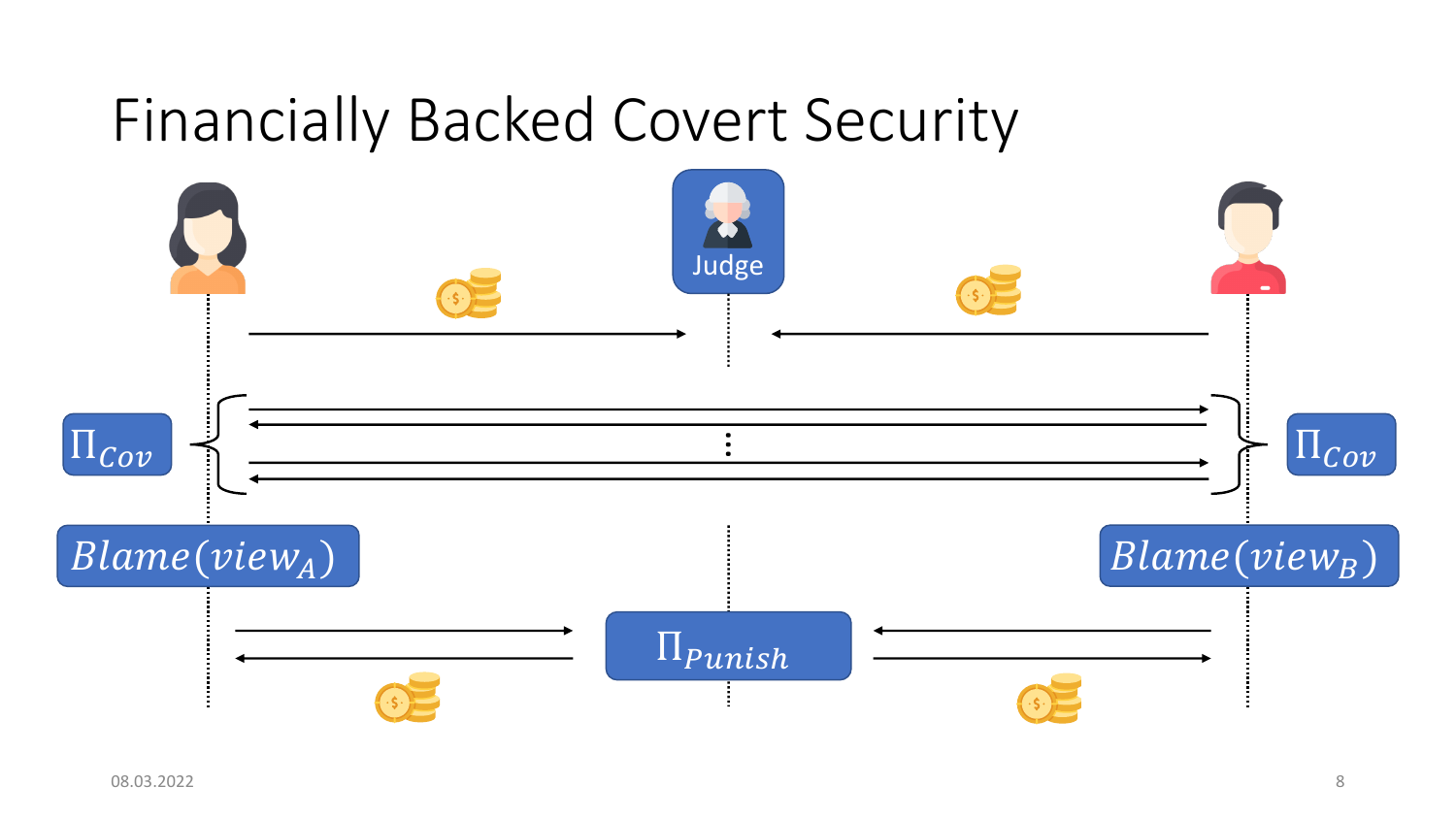### Financially Backed Covert Security - Malicious

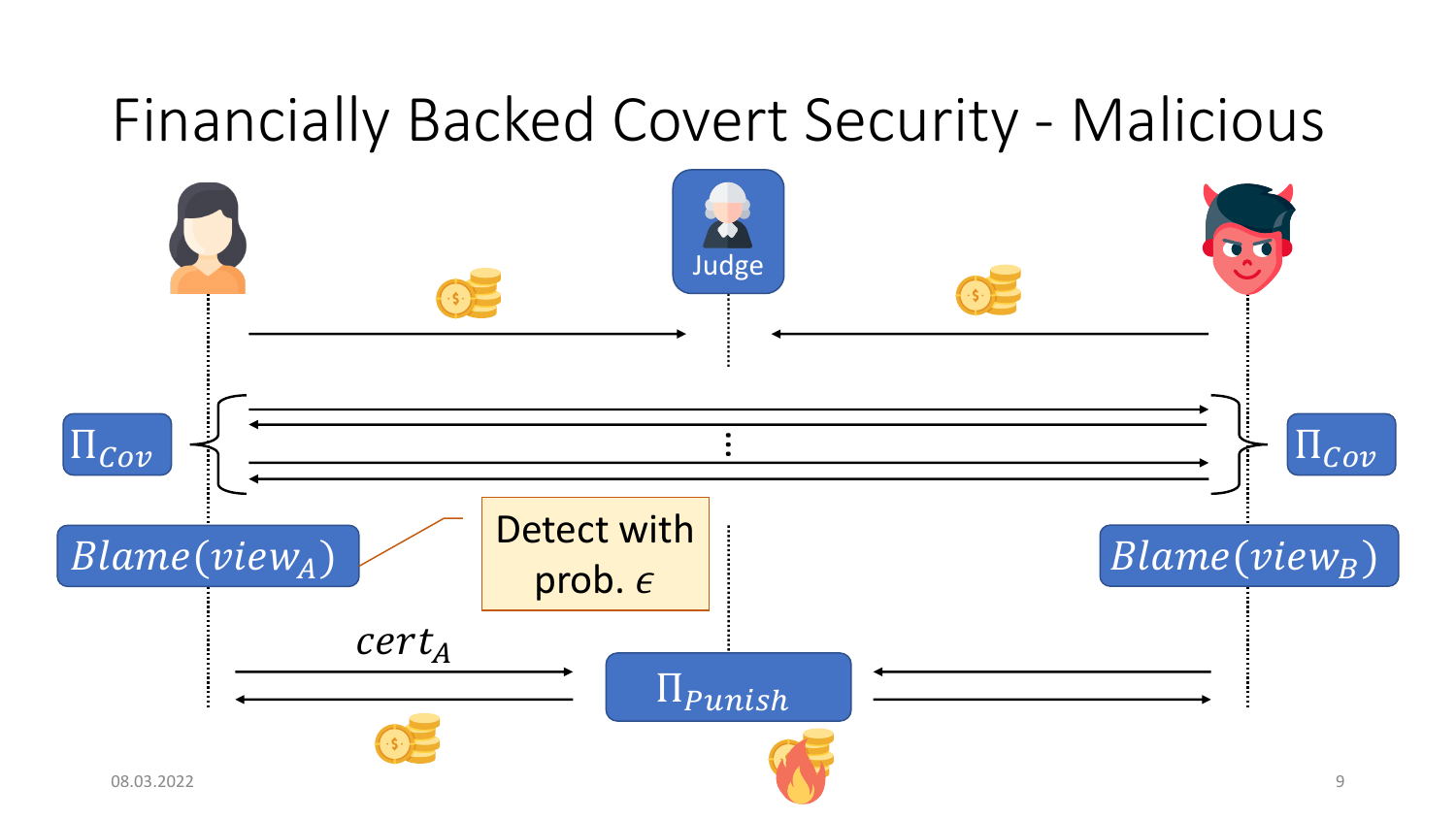## FBC Security Guarantees

### **Financial accountability:**

• If any **honest** party detects cheating, then there exists a **corrupted** party that loses its deposits.

### **Financial defamation freeness:**

• No **corrupted** party can force any **honest** party to lose its deposits.

We present formal security games for both properties in our paper!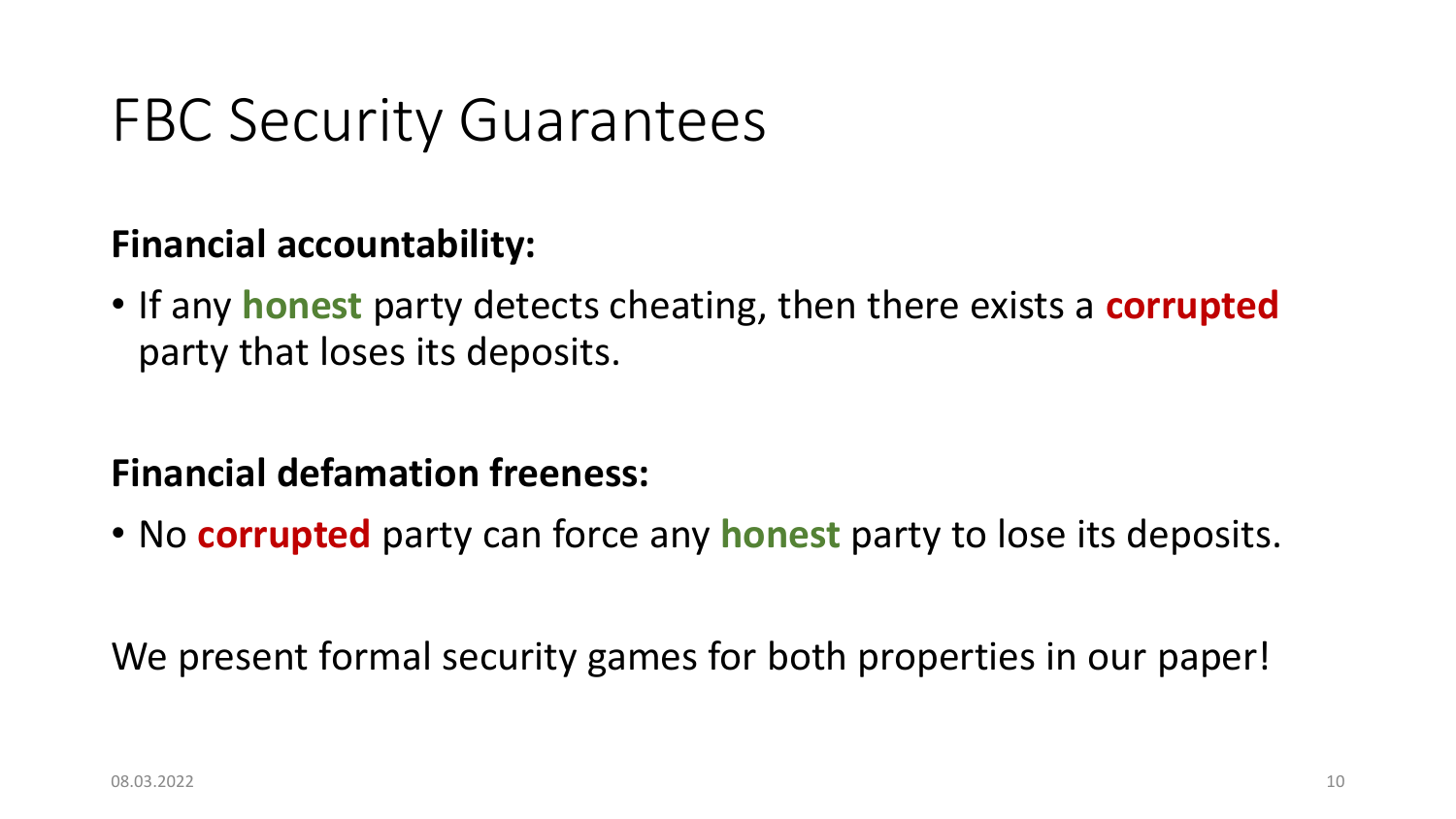## How to instantiate the Judge  $\triangle$ ?

- Blockchain technologies provide a convenient way to handle money
- Smart Contracts are programs that enable transfer of assets based on predefined rules

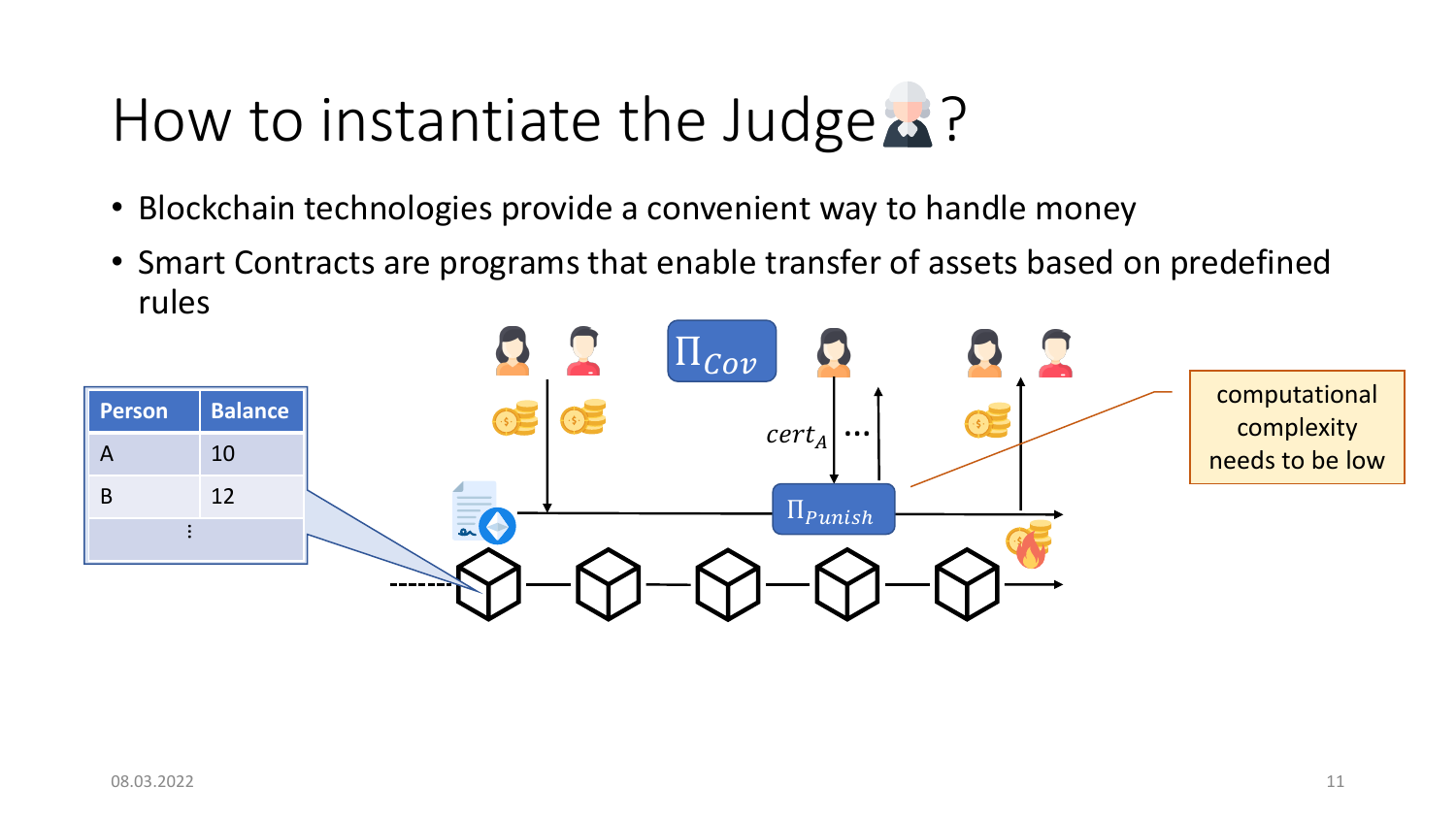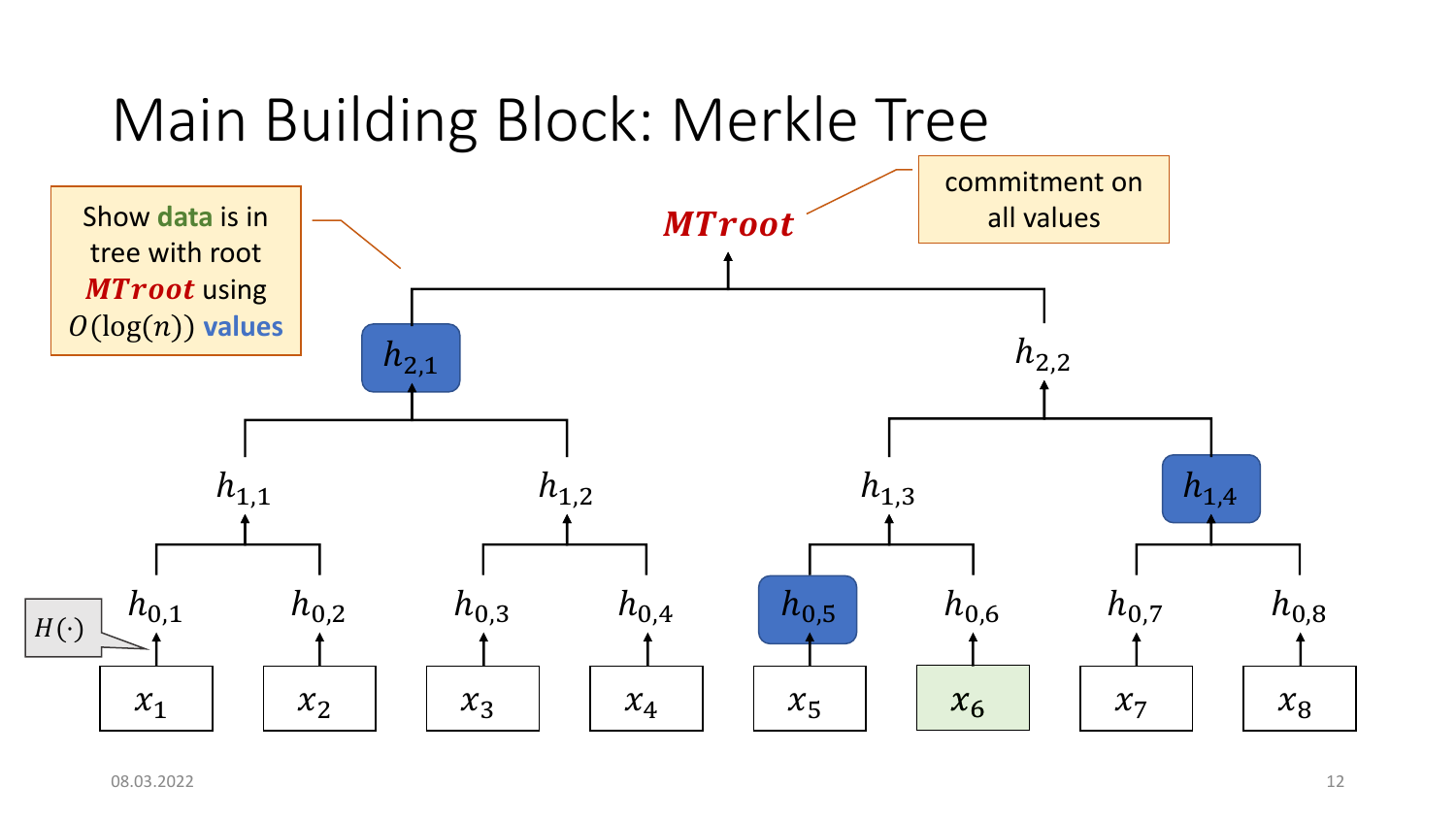## Construction 1

Input-independent protocol, e.g. offline phase of SPDZ, authenticated garbling

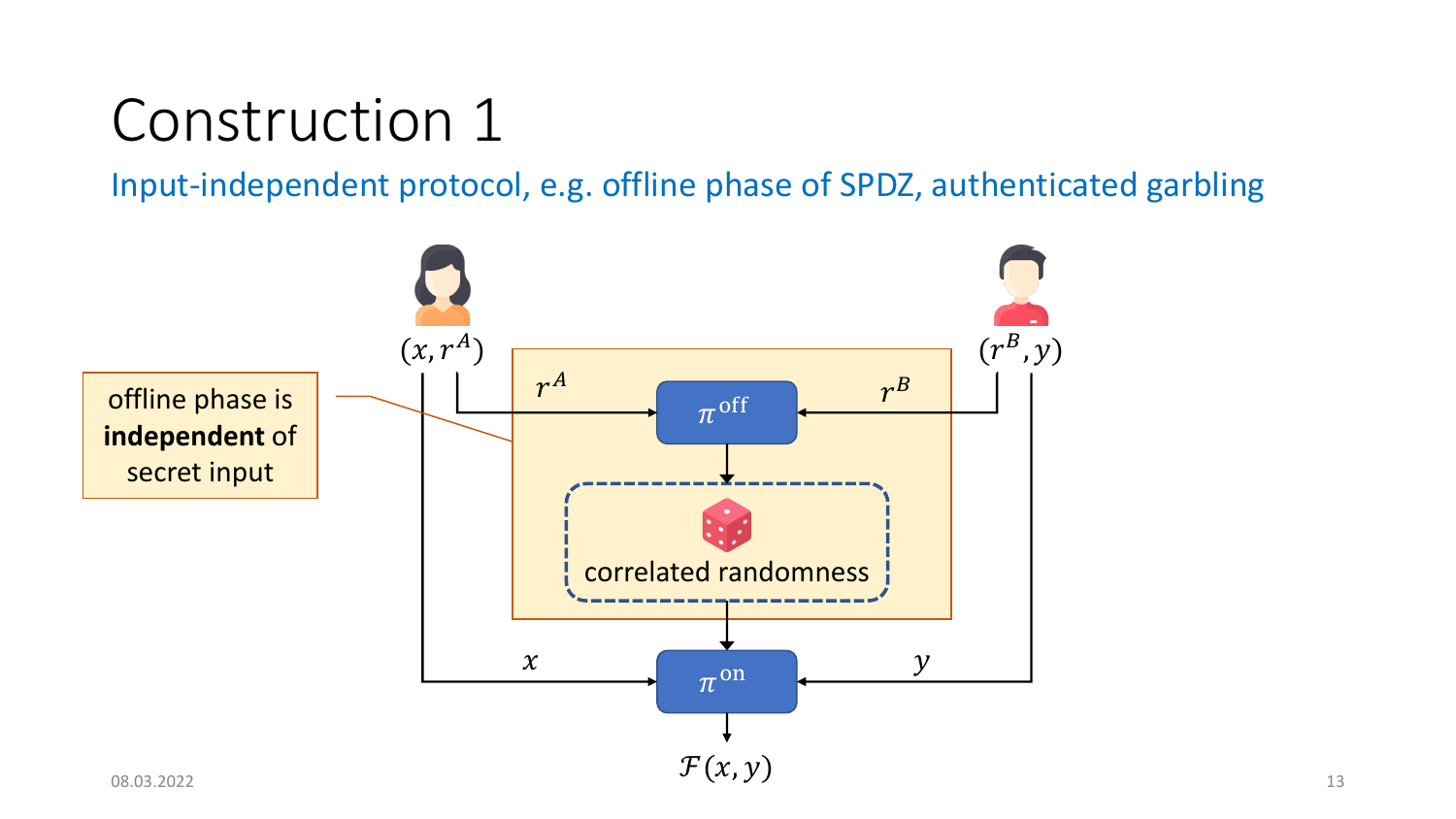## Construction 1 – Starting Point

#### **Key features:**

- 1. cut-and-choose
- 2. deterministic behavior
- 3. public transcript
- 4. publicly verifiable initial states
- $\triangleright$  provided by all known input-independent PVC protocols







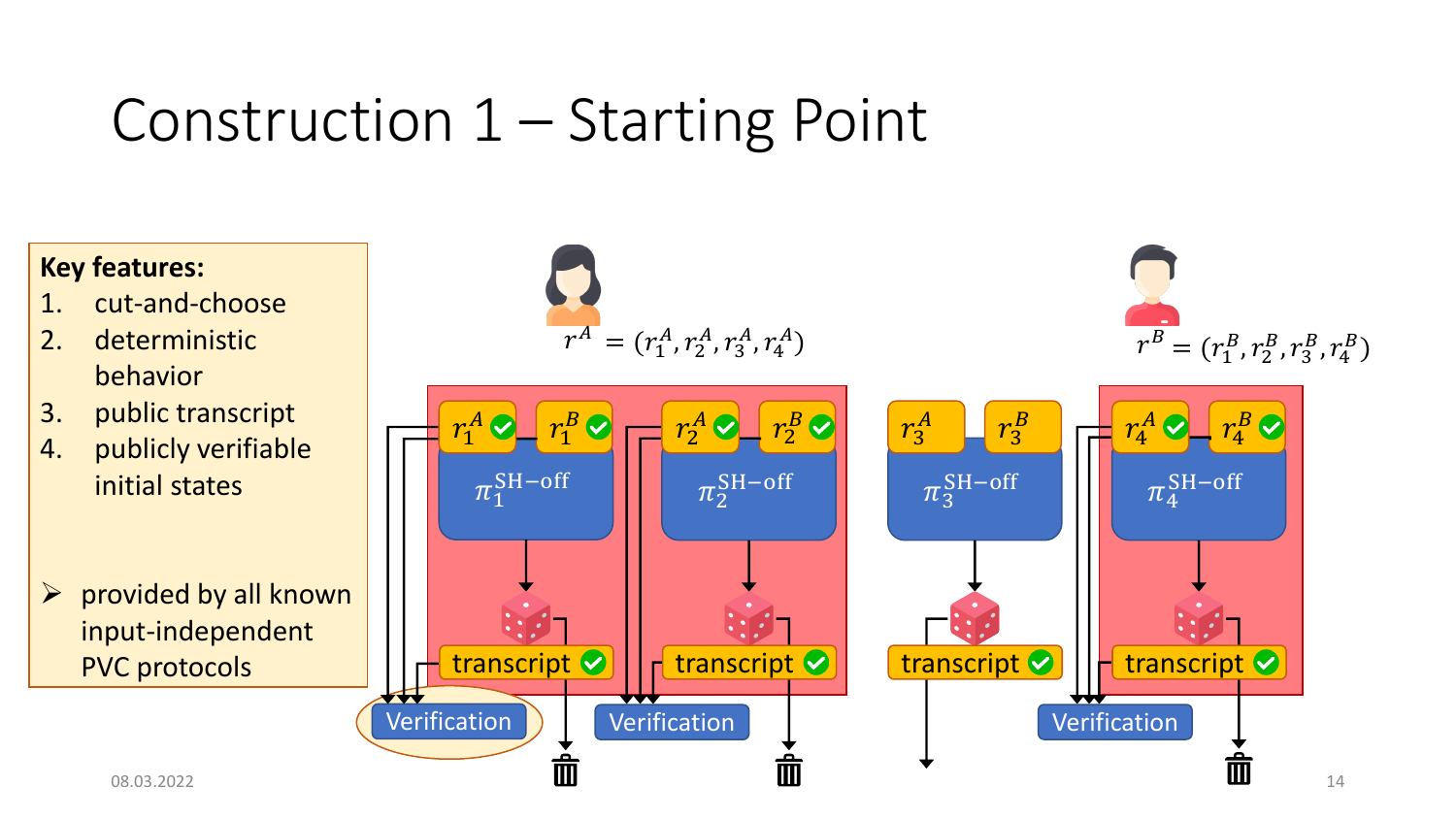## Detour: PVC in a Nutshell – Verification

 $state_0^A := r_1^A$  $(state_1^A, msg_1^{(A,B)}) \coloneqq \mathit{compRound}(state_0^A, \emptyset)$  $m$ s $g_1^{(B,A)}$  $msg_1^{(A,B)}$  $(state<sub>2</sub><sup>A</sup>, msg<sub>2</sub><sup>(A,B)</sup>) := compRound(state<sub>1</sub><sup>A</sup>, msg<sub>1</sub><sup>(B,A)</sup>)$ deterministic function



#### **Verification:**

- given  $state_0^A$  and all messages received by A
- recompute all messages sent by A
- compare recomputed with real messages

#### **Why not using PVC?**

- most known PVC protocols require the third party to recompute the whole protocol
- not plausible for smart contracts

…<br>…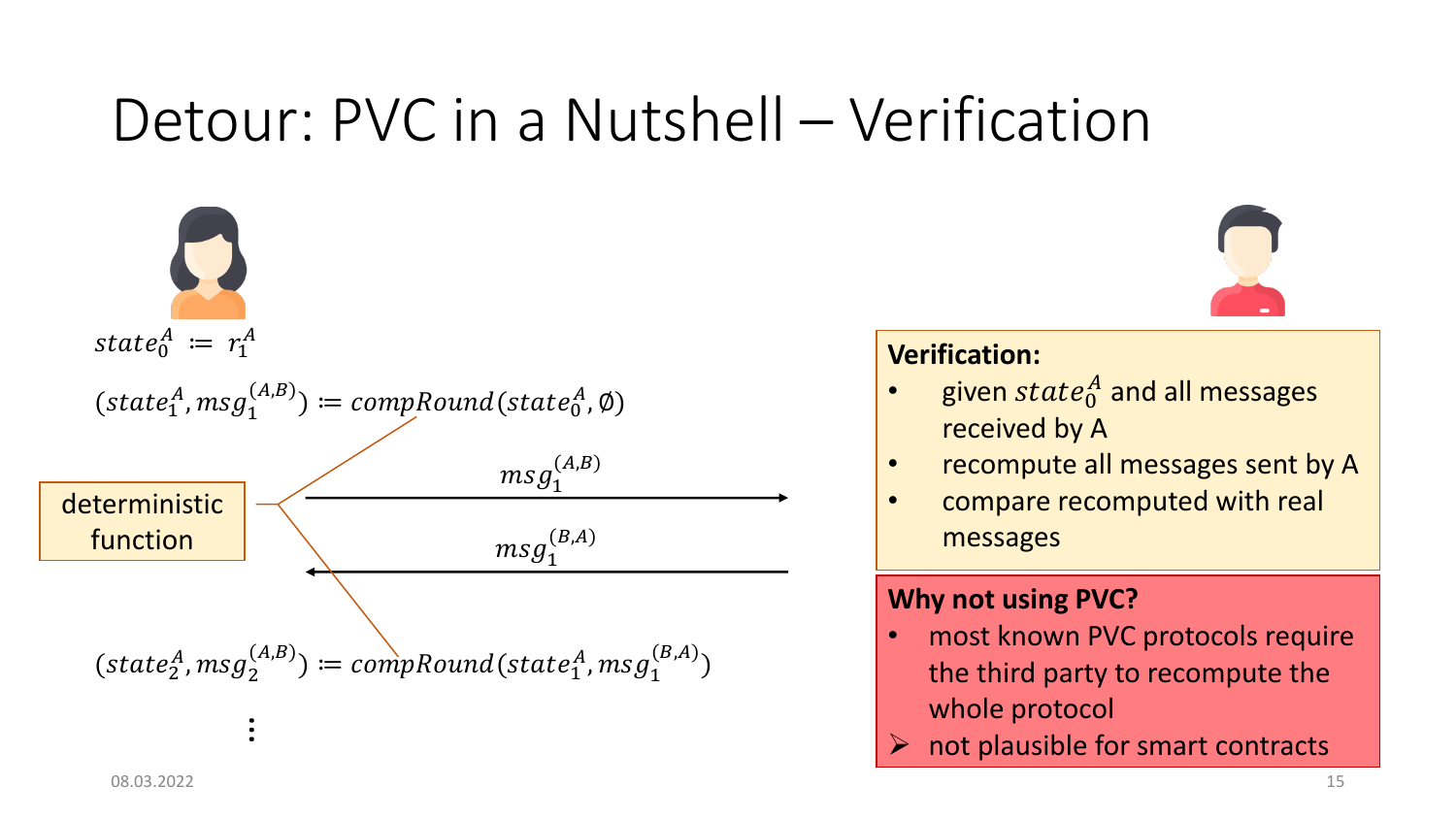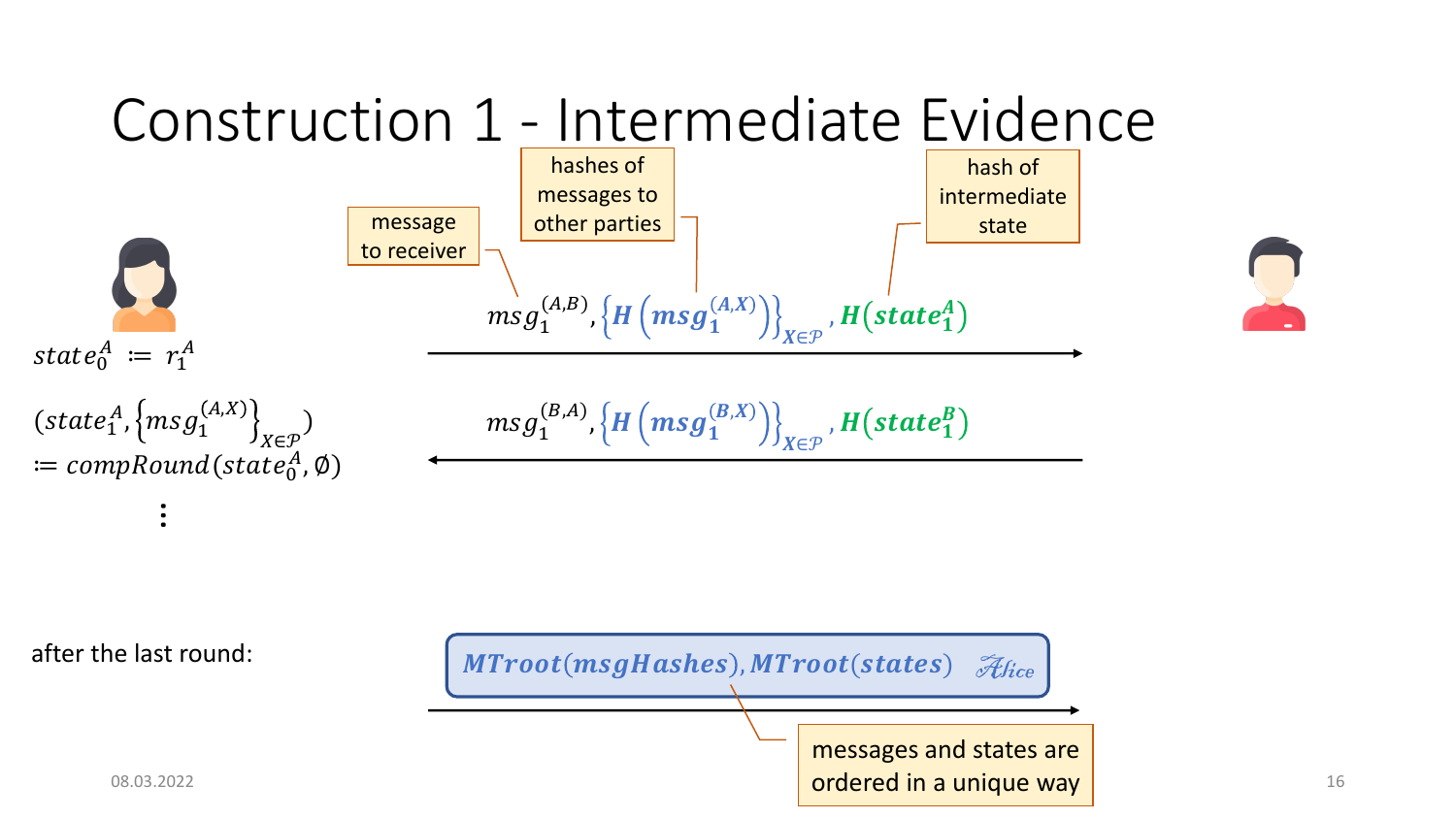## Construction 1 - Blame



#### **Bob knows:**

- $msg_i^{(A,B)},\left\{ H \left( msg_i^{(A,X)} \right) \right\}$ ∈ •  $\forall i \in \text{Rounds}: \;\; \text{msg}_i^{(A,B)}, \left\{ H\left(\text{msg}_i^{(A,X)}\right) \right\}_{X \in \mathcal{D}}, H(\text{state}_i^A)$
- publicly verifiable

MTroot(msgHashes), MTroot(states)  $\mathscr{F}_{\mathit{Hice}}$ 

• publicly verifiable  $state_0^A$ 

#### **Bob recomputes:**

- all messages that should have been sent by Alice
- intermediate states of Alice

#### **If malicious behavior detected:**

• e.g. incorrect message sent from Alice to party M in round  $k$ 

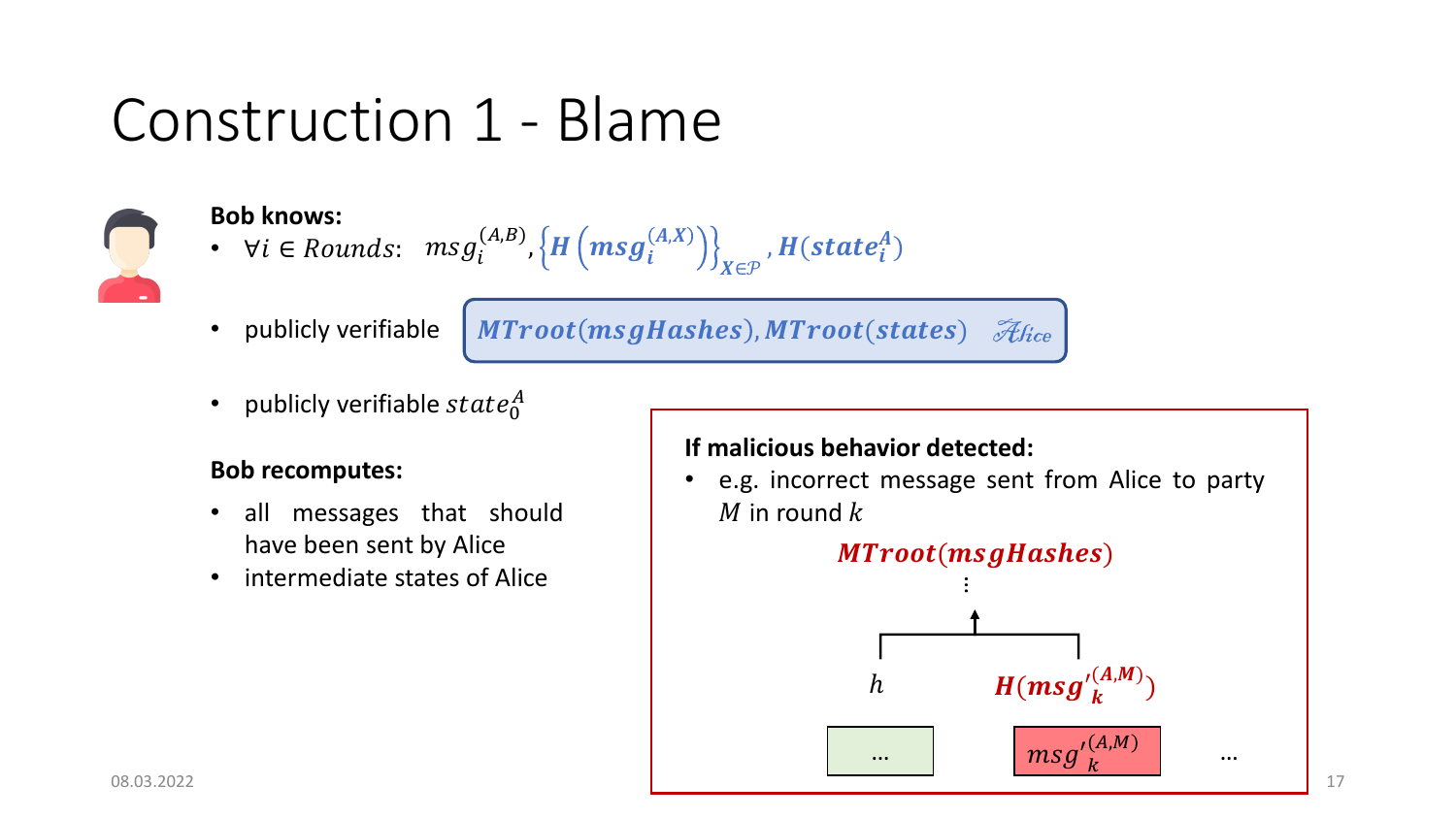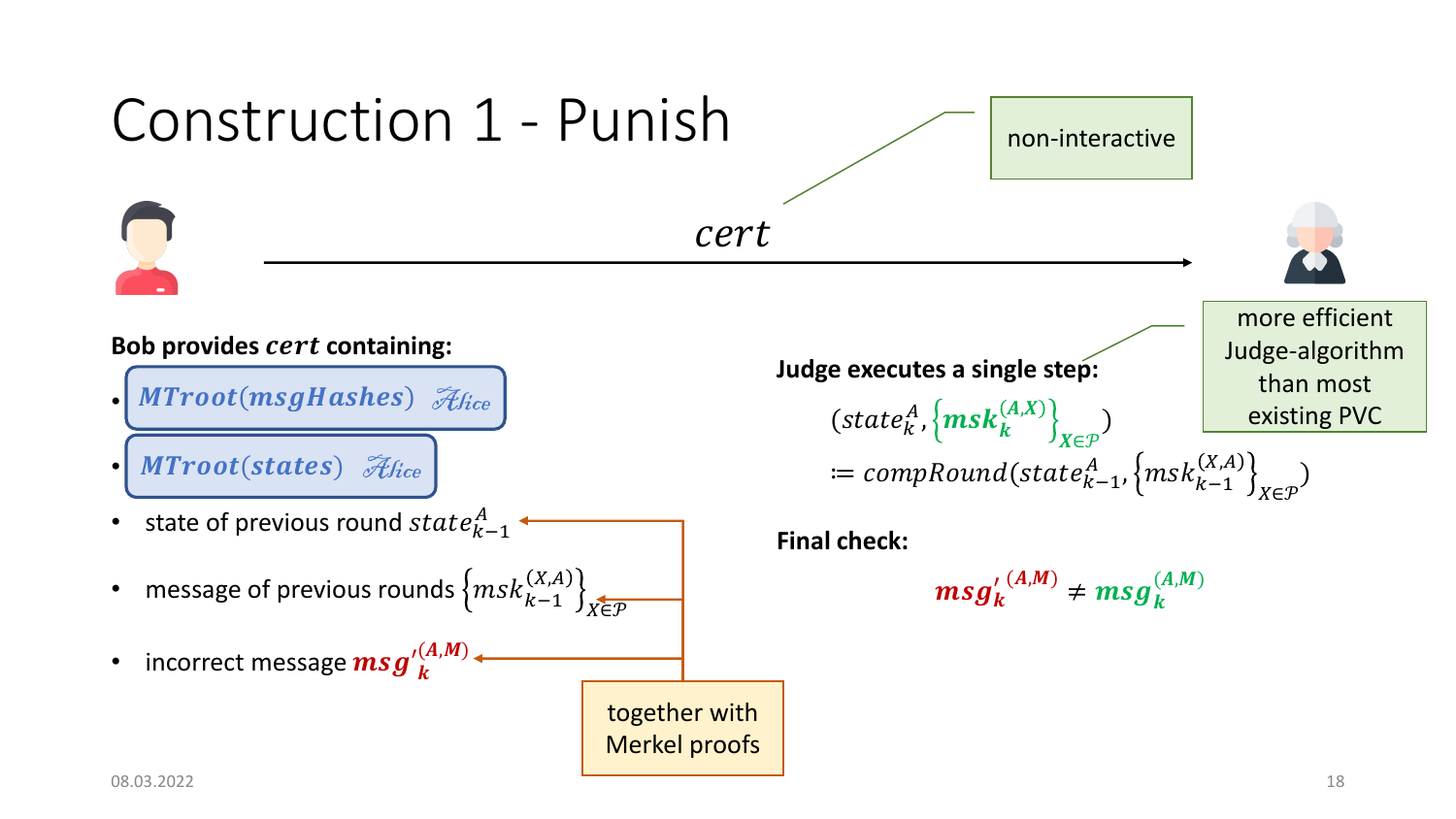## Construction 2

### Input-dependent protocol

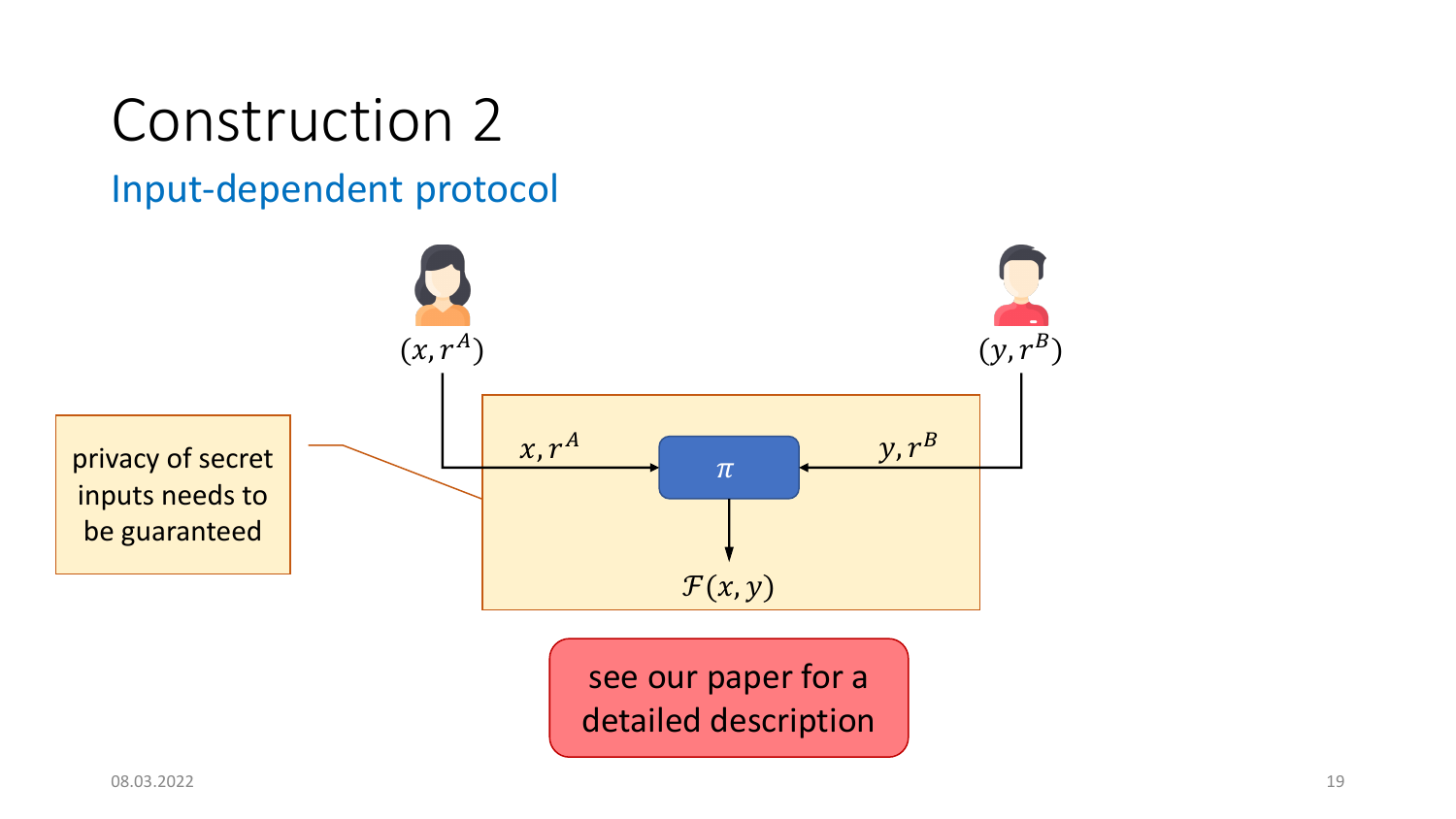### All PVC protocols as well as our construction 1 and 2 require consensus about the protocol transcript.

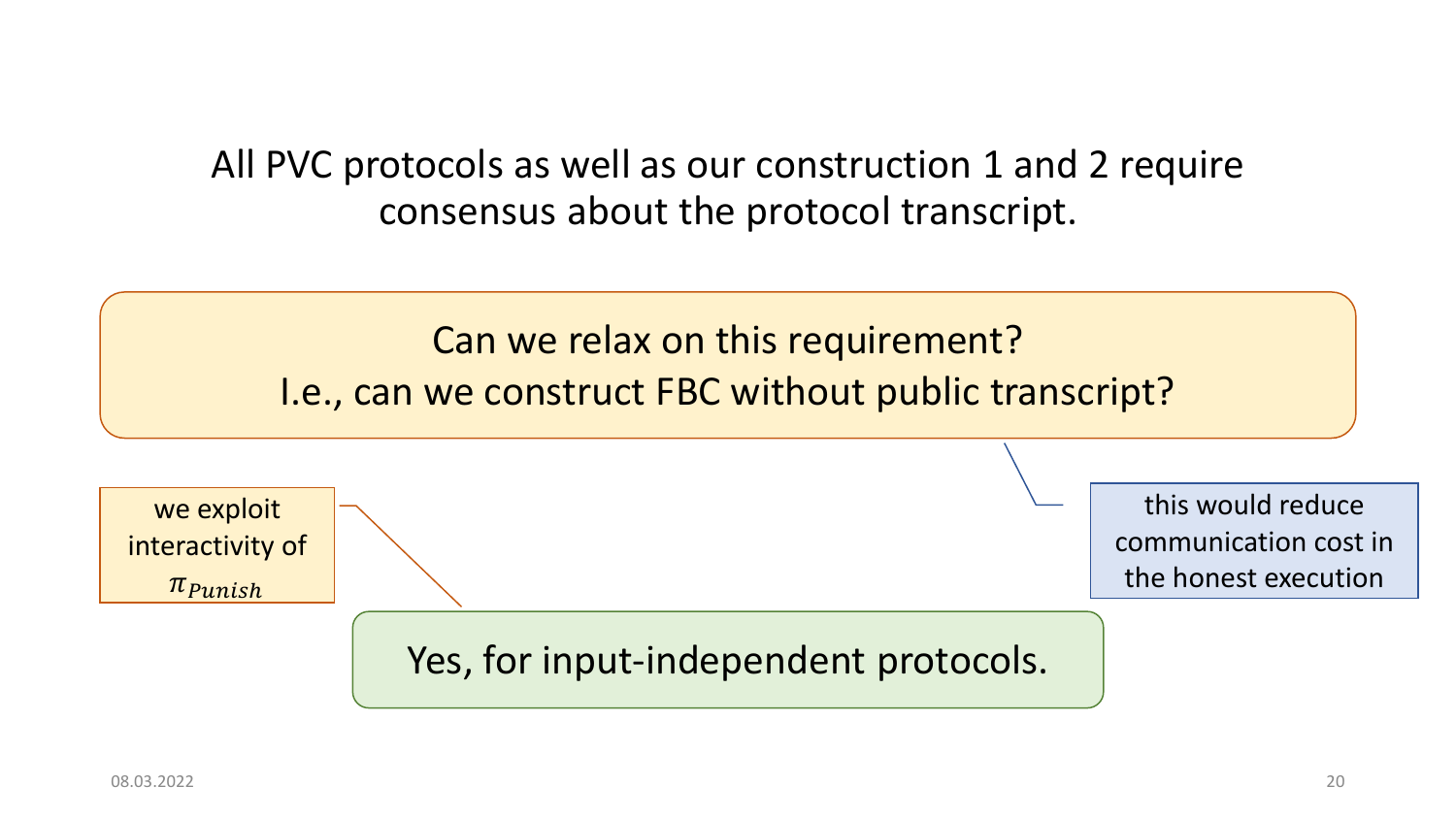## Construction 3 – Starting Point

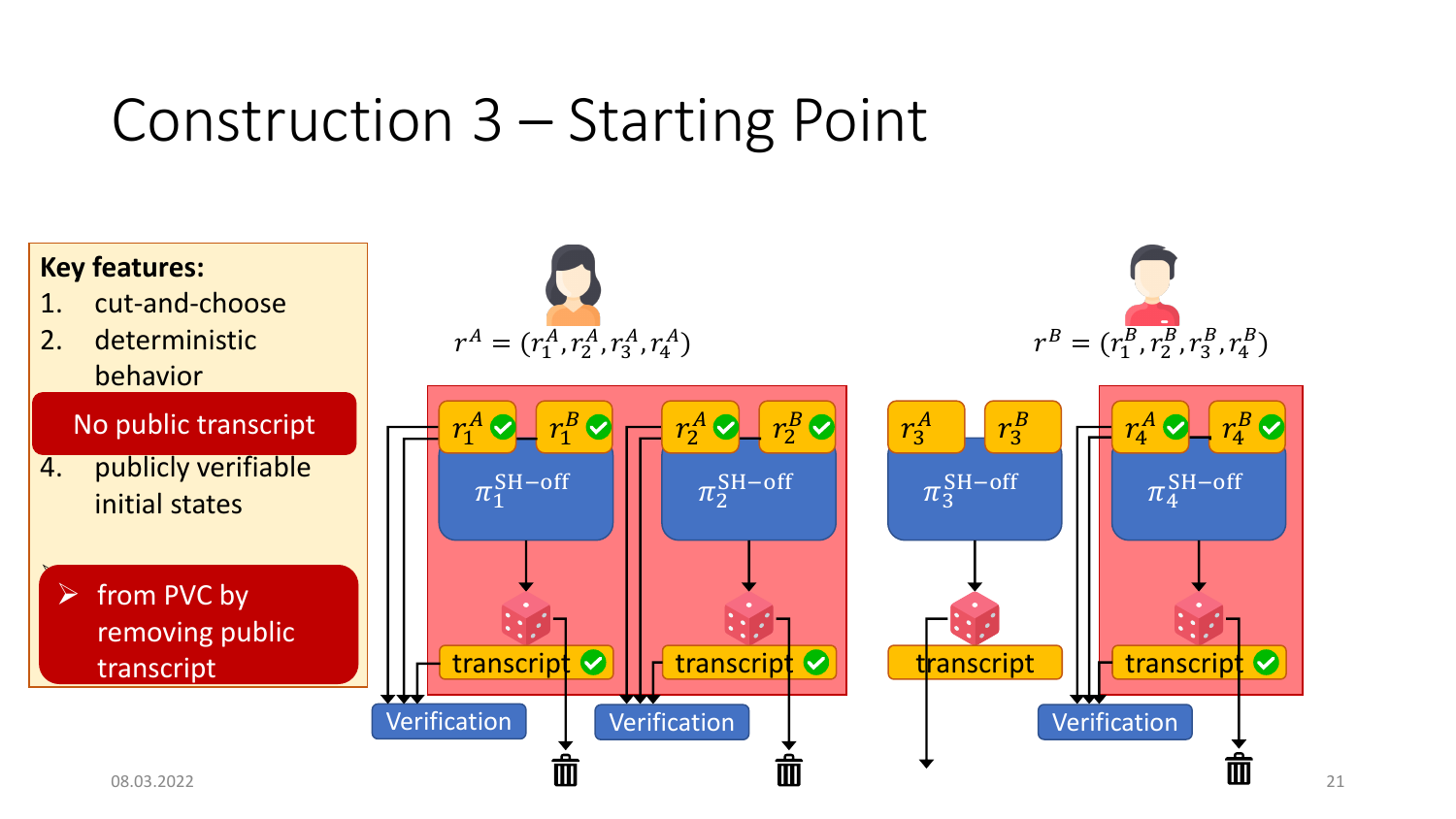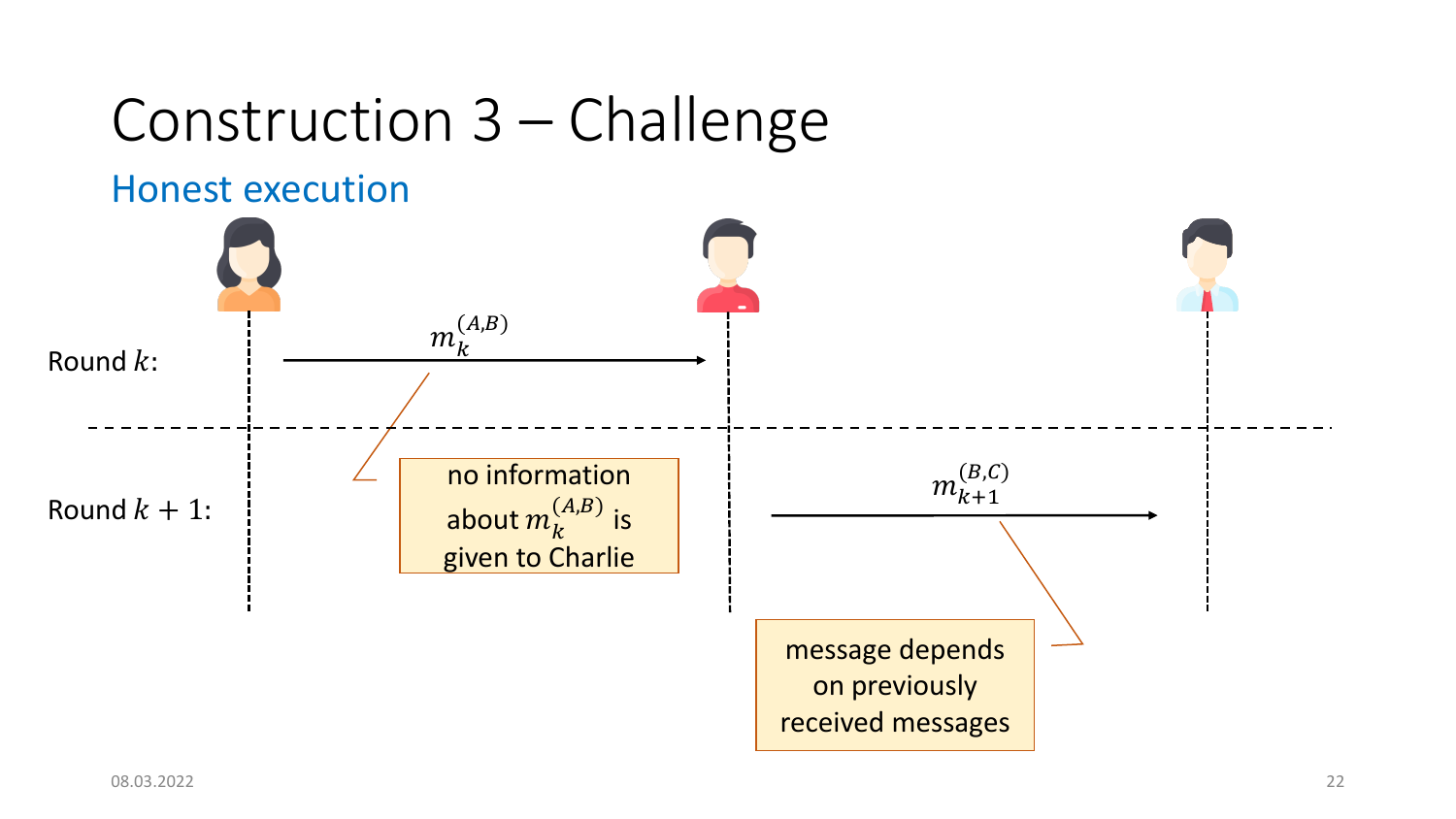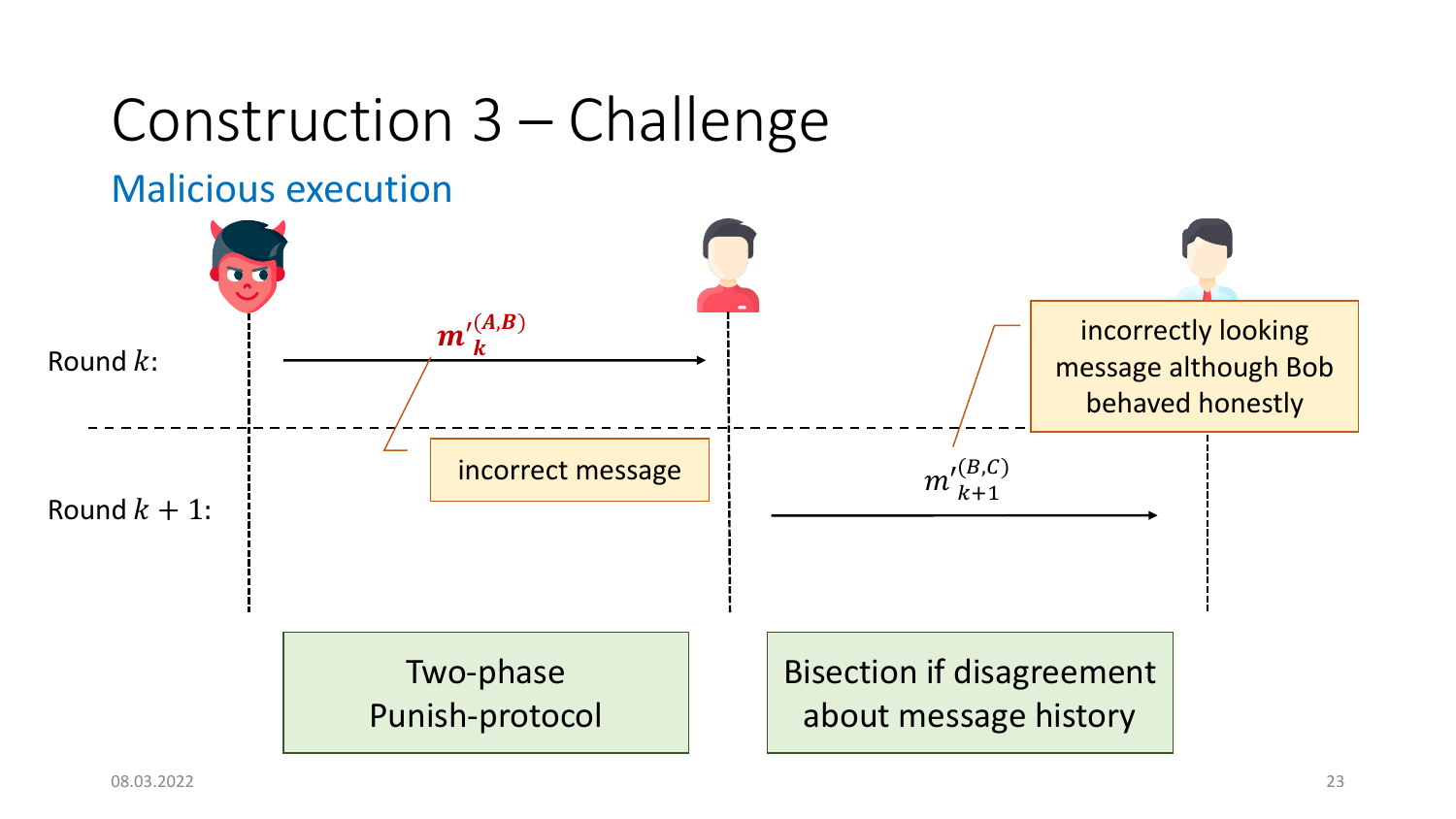### What's more

### **1. Security proofs**

### **2. Single gate verification**

• Judge needs to recompute only a single gate of an arithmetic circuit

### **3. Evaluation**

- Solidity smart contract implementation
- gas cost measurements for efficiency evaluation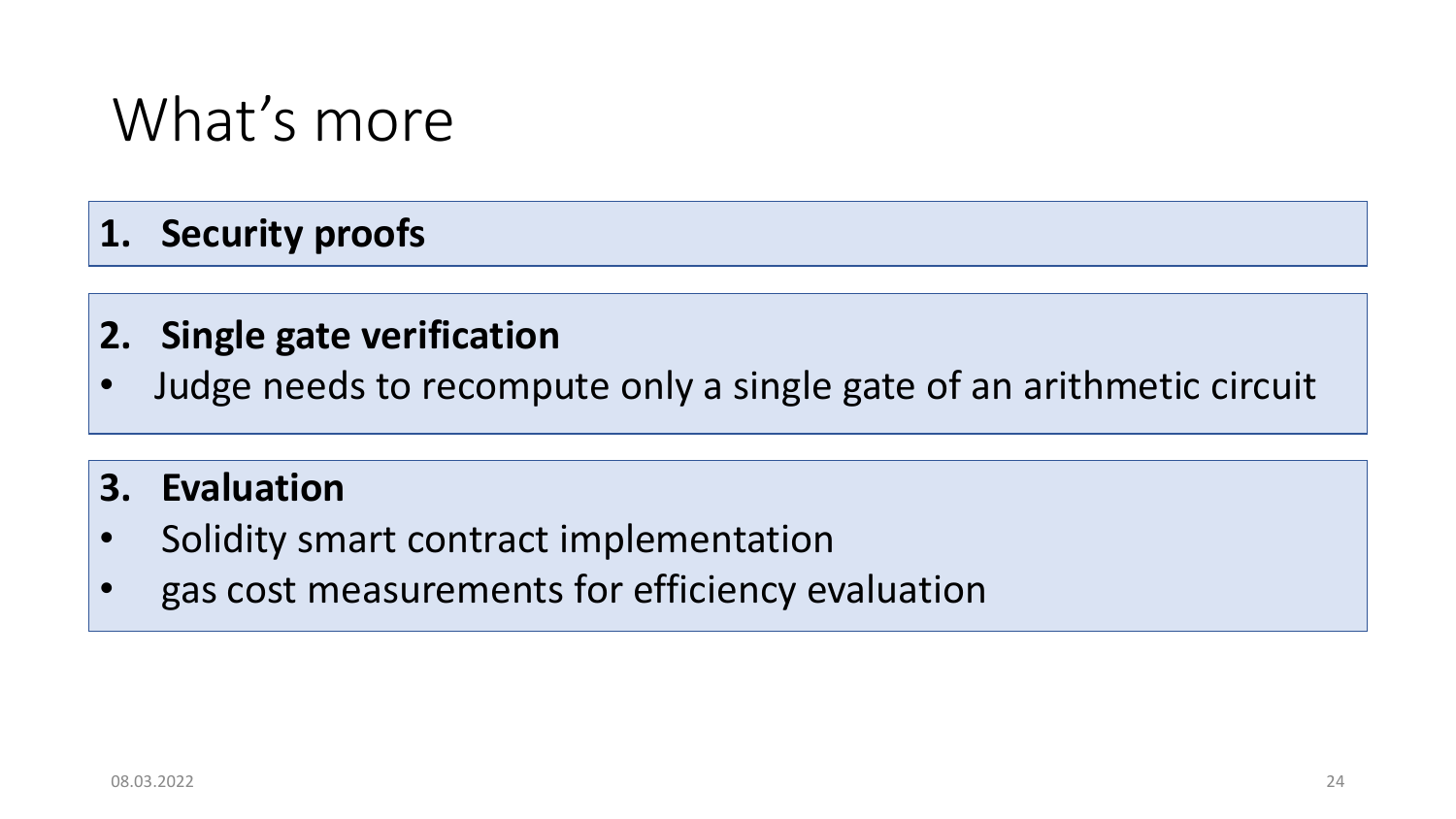## Conclusion

**Advantages of FBC over PVC:**

- **effectiveness of deterrence**: detected cheating is directly financially punished
- **computation cost of judge**: reduced from whole protocol reexecution to single step/gate validation
- **communication cost in honest execution**: relaxing on requirement of public transcript